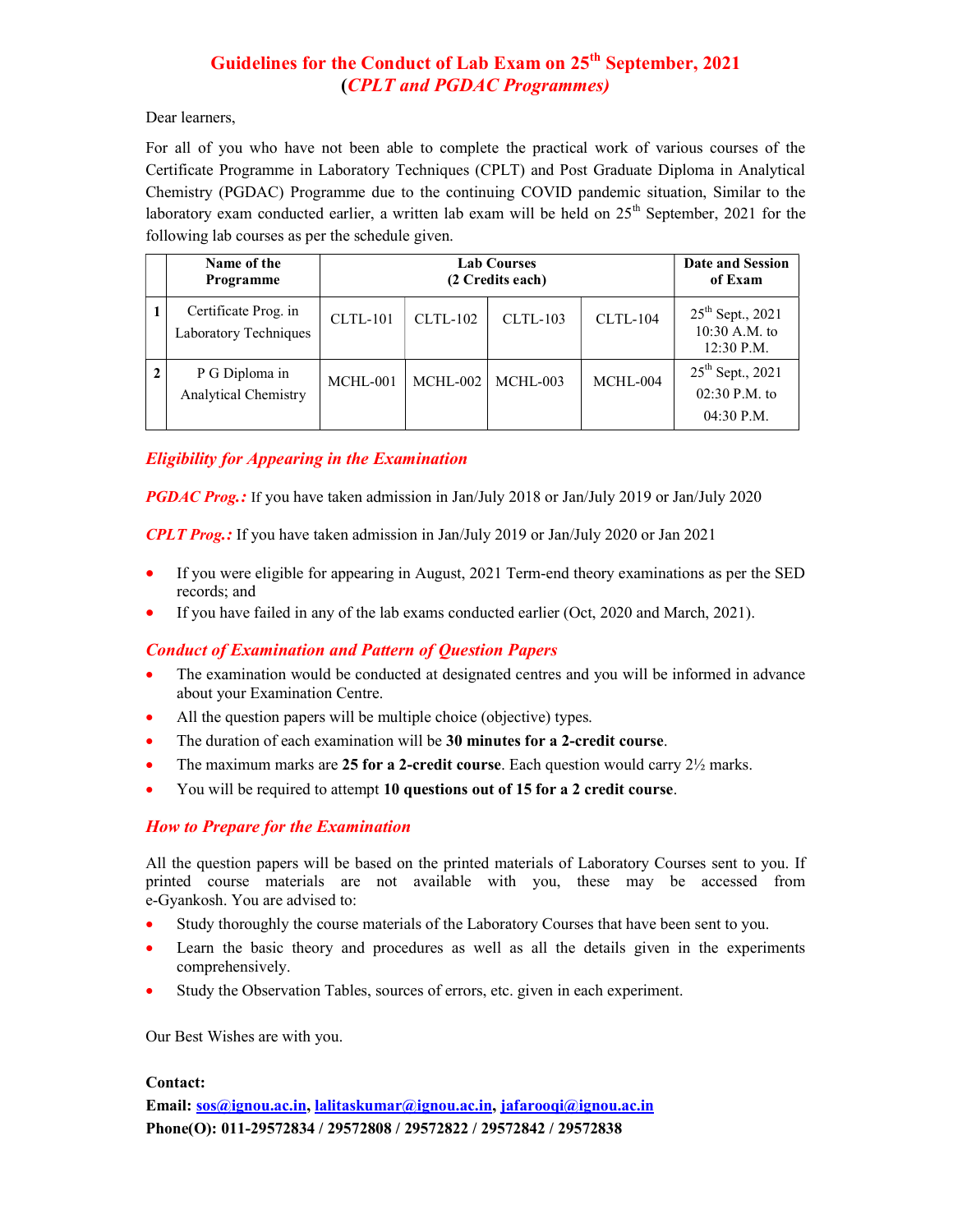



| PROGRAM     | <b>ENRNO</b>       |                |    | COURSE   REG CODE   EXAM CENTRE | <b>NAME</b>                   |
|-------------|--------------------|----------------|----|---------------------------------|-------------------------------|
| <b>CPLT</b> | 188861080          | <b>CLTL101</b> | 21 | 2111                            | ELINA PRADHAN                 |
| <b>CPLT</b> | 188868130          | <b>CLTL101</b> | 21 | 2111                            | <b>NAMITA TUDU</b>            |
| <b>CPLT</b> | 188868148          | <b>CLTL101</b> | 21 | 2111                            | <b>MAMITA NAYAK</b>           |
| <b>CPLT</b> | 188868155          | <b>CLTL101</b> | 21 | 2111                            | <b>MANOJ KUMAR MAJHI</b>      |
| <b>CPLT</b> | 188868162          | <b>CLTL101</b> | 21 | 2111                            | <b>SANATAN DEHURY</b>         |
| <b>CPLT</b> | 188868170          | <b>CLTL101</b> | 21 | 2111                            | CHANDRAMA KANHAR              |
| <b>CPLT</b> | 188868187          | <b>CLTL101</b> | 21 | 2111                            | <b>SURESH CHANDRA PRIBAKA</b> |
| <b>CPLT</b> | 188868194          | <b>CLTL101</b> | 21 | 2111                            | <b>SUSANTA MAJHI</b>          |
| <b>CPLT</b> | 188868202          | <b>CLTL101</b> | 21 | 2111                            | KRUSHNA CHANDRA PUJARI        |
| <b>CPLT</b> | 188868210          | <b>CLTL101</b> | 21 | 2111                            | <b>GAYATRI MAJHI</b>          |
| <b>CPLT</b> | 188868227          | <b>CLTL101</b> | 21 | 2111                            | RAMESH KHILLA                 |
| <b>CPLT</b> | 188868234          | <b>CLTL101</b> | 21 | 2111                            | <b>SUREKHA MAJHI</b>          |
| <b>CPLT</b> | 188868241          | <b>CLTL101</b> | 21 | 2111                            | <b>TOBHA MAJHI</b>            |
| <b>CPLT</b> | 188868259          | <b>CLTL101</b> | 21 | 2111                            | JEMAMANI JUANGA               |
| <b>CPLT</b> | 188868266          | <b>CLTL101</b> | 21 | 2111                            | YOGITA SABAR                  |
| <b>CPLT</b> | 195694126          | <b>CLTL101</b> | 21 | 2111                            | SOUMAK DEY                    |
| <b>CPLT</b> | 195752543          | <b>CLTL101</b> | 21 | 2111                            | <b>VIVEKANANDA SAHU</b>       |
| <b>CPLT</b> | 195754776          | <b>CLTL101</b> | 21 | 2111                            | <b>ANUSHREE DUTTA</b>         |
| <b>CPLT</b> | 2000463591 CLTL101 |                | 21 | 2111                            | <b>KANDAPILI BINOD</b>        |
| <b>CPLT</b> | 2001274904 CLTL101 |                | 21 | 2111                            | PROMOD SABAR                  |
| <b>CPLT</b> | 2002017135 CLTL101 |                | 21 | 2111                            | <b>JAGANNATH MISHRA</b>       |
| <b>CPLT</b> | 2002419535 CLTL101 |                | 21 | 2111                            | <b>SANJIV DAS</b>             |
| <b>CPLT</b> | 2100908525 CLTL101 |                | 21 | 2111                            | SIBANANDA BISOYEE             |
| <b>CPLT</b> | 188861080          | <b>CLTL102</b> | 21 | 2111                            | <b>ELINA PRADHAN</b>          |
| <b>CPLT</b> | 188868130          | <b>CLTL102</b> | 21 | 2111                            | <b>NAMITA TUDU</b>            |
| <b>CPLT</b> | 188868148          | <b>CLTL102</b> | 21 | 2111                            | <b>MAMITA NAYAK</b>           |
| <b>CPLT</b> | 188868155          | <b>CLTL102</b> | 21 | 2111                            | <b>MANOJ KUMAR MAJHI</b>      |
| <b>CPLT</b> | 188868162          | <b>CLTL102</b> | 21 | 2111                            | <b>SANATAN DEHURY</b>         |
| <b>CPLT</b> | 188868170          | <b>CLTL102</b> | 21 | 2111                            | <b>CHANDRAMA KANHAR</b>       |
| <b>CPLT</b> | 188868187          | <b>CLTL102</b> | 21 | 2111                            | SURESH CHANDRA PRIBAKA        |
| <b>CPLT</b> | 188868194          | <b>CLTL102</b> | 21 | 2111                            | <b>SUSANTA MAJHI</b>          |
| <b>CPLT</b> | 188868202          | <b>CLTL102</b> | 21 | 2111                            | KRUSHNA CHANDRA PUJARI        |
| <b>CPLT</b> | 188868210          | <b>CLTL102</b> | 21 | 2111                            | <b>GAYATRI MAJHI</b>          |
| <b>CPLT</b> | 188868227          | <b>CLTL102</b> | 21 | 2111                            | RAMESH KHILLA                 |
| <b>CPLT</b> | 188868234          | <b>CLTL102</b> | 21 | 2111                            | <b>SUREKHA MAJHI</b>          |
| <b>CPLT</b> | 188868241          | <b>CLTL102</b> | 21 | 2111                            | <b>TOBHA MAJHI</b>            |
| <b>CPLT</b> | 188868259          | <b>CLTL102</b> | 21 | 2111                            | JEMAMANI JUANGA               |
| <b>CPLT</b> | 188868266          | <b>CLTL102</b> | 21 | 2111                            | YOGITA SABAR                  |
| <b>CPLT</b> | 195694126          | <b>CLTL102</b> | 21 | 2111                            | <b>SOUMAK DEY</b>             |
| <b>CPLT</b> | 195698843          | <b>CLTL102</b> | 21 | 2111                            | <b>MANOJ KUMAR CHRISTIAN</b>  |
| <b>CPLT</b> | 195752543          | <b>CLTL102</b> | 21 | 2111                            | VIVEKANANDA SAHU              |
| <b>CPLT</b> | 195754776          | <b>CLTL102</b> | 21 | 2111                            | <b>ANUSHREE DUTTA</b>         |
| <b>CPLT</b> | 2000463591 CLTL102 |                | 21 | 2111                            | <b>KANDAPILI BINOD</b>        |
| <b>CPLT</b> | 2001274904 CLTL102 |                | 21 | 2111                            | PROMOD SABAR                  |
| <b>CPLT</b> | 2002017135 CLTL102 |                | 21 | 2111                            | JAGANNATH MISHRA              |
| <b>CPLT</b> | 2002419535 CLTL102 |                | 21 | 2111                            | SANJIV DAS                    |
| <b>CPLT</b> | 2100908525 CLTL102 |                | 21 | 2111                            | SIBANANDA BISOYEE             |
| <b>CPLT</b> | 188861080          | CLTL103        | 21 | 2111                            | ELINA PRADHAN                 |
| <b>CPLT</b> | 188868130          | <b>CLTL103</b> | 21 | 2111                            | <b>NAMITA TUDU</b>            |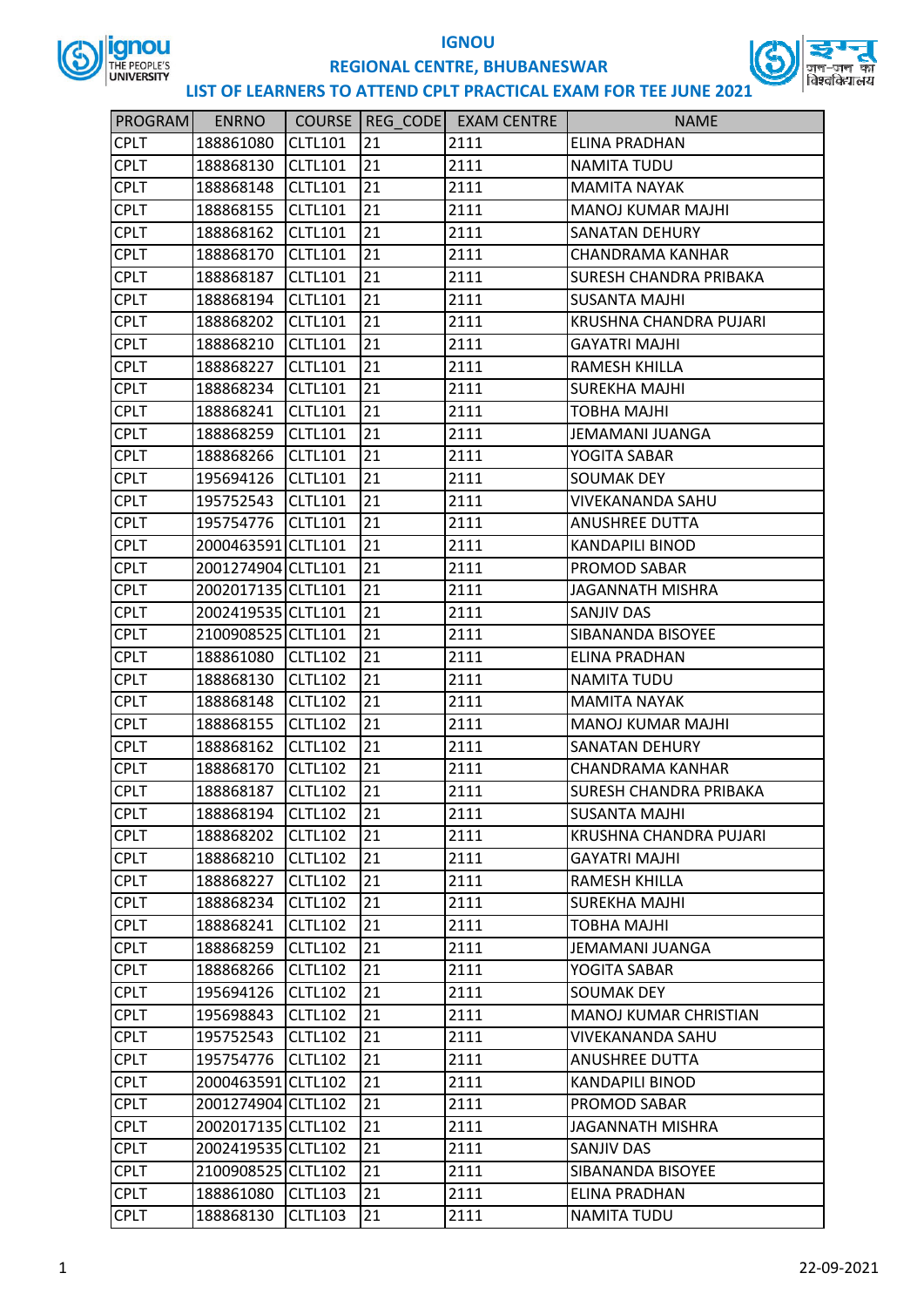



## **LIST OF LEARNERS TO ATTEND CPLT PRACTICAL EXAM FOR TEE JUNE 2021**

| PROGRAM     | <b>ENRNO</b>       | <b>COURSE</b>  |    | REG CODE EXAM CENTRE | <b>NAME</b>                   |
|-------------|--------------------|----------------|----|----------------------|-------------------------------|
| <b>CPLT</b> | 188868148          | <b>CLTL103</b> | 21 | 2111                 | <b>MAMITA NAYAK</b>           |
| <b>CPLT</b> | 188868155          | <b>CLTL103</b> | 21 | 2111                 | <b>MANOJ KUMAR MAJHI</b>      |
| <b>CPLT</b> | 188868162          | <b>CLTL103</b> | 21 | 2111                 | <b>SANATAN DEHURY</b>         |
| <b>CPLT</b> | 188868170          | <b>CLTL103</b> | 21 | 2111                 | <b>CHANDRAMA KANHAR</b>       |
| <b>CPLT</b> | 188868187          | CLTL103        | 21 | 2111                 | <b>SURESH CHANDRA PRIBAKA</b> |
| <b>CPLT</b> | 188868194          | <b>CLTL103</b> | 21 | 2111                 | <b>SUSANTA MAJHI</b>          |
| <b>CPLT</b> | 188868202          | <b>CLTL103</b> | 21 | 2111                 | KRUSHNA CHANDRA PUJARI        |
| <b>CPLT</b> | 188868210          | <b>CLTL103</b> | 21 | 2111                 | <b>GAYATRI MAJHI</b>          |
| <b>CPLT</b> | 188868227          | <b>CLTL103</b> | 21 | 2111                 | RAMESH KHILLA                 |
| <b>CPLT</b> | 188868234          | CLTL103        | 21 | 2111                 | <b>SUREKHA MAJHI</b>          |
| <b>CPLT</b> | 188868241          | <b>CLTL103</b> | 21 | 2111                 | <b>TOBHA MAJHI</b>            |
| <b>CPLT</b> | 188868259          | <b>CLTL103</b> | 21 | 2111                 | JEMAMANI JUANGA               |
| <b>CPLT</b> | 188868266          | <b>CLTL103</b> | 21 | 2111                 | YOGITA SABAR                  |
| <b>CPLT</b> | 195694126          | <b>CLTL103</b> | 21 | 2111                 | <b>SOUMAK DEY</b>             |
| <b>CPLT</b> | 195752543          | CLTL103        | 21 | 2111                 | <b>VIVEKANANDA SAHU</b>       |
| <b>CPLT</b> | 195754776          | <b>CLTL103</b> | 21 | 2111                 | <b>ANUSHREE DUTTA</b>         |
| <b>CPLT</b> | 2000463591 CLTL103 |                | 21 | 2111                 | <b>KANDAPILI BINOD</b>        |
| <b>CPLT</b> | 2001274904 CLTL103 |                | 21 | 2111                 | PROMOD SABAR                  |
| <b>CPLT</b> | 2002017135 CLTL103 |                | 21 | 2111                 | <b>JAGANNATH MISHRA</b>       |
| <b>CPLT</b> | 2002419535 CLTL103 |                | 21 | 2111                 | SANJIV DAS                    |
| <b>CPLT</b> | 2100908525 CLTL103 |                | 21 | 2111                 | SIBANANDA BISOYEE             |
| <b>CPLT</b> | 188861080          | CLTL104        | 21 | 2111                 | ELINA PRADHAN                 |
| <b>CPLT</b> | 188868130          | <b>CLTL104</b> | 21 | 2111                 | NAMITA TUDU                   |
| <b>CPLT</b> | 188868148          | <b>CLTL104</b> | 21 | 2111                 | <b>MAMITA NAYAK</b>           |
| <b>CPLT</b> | 188868155          | CLTL104        | 21 | 2111                 | <b>MANOJ KUMAR MAJHI</b>      |
| <b>CPLT</b> | 188868162          | <b>CLTL104</b> | 21 | 2111                 | <b>SANATAN DEHURY</b>         |
| <b>CPLT</b> | 188868170          | <b>CLTL104</b> | 21 | 2111                 | <b>CHANDRAMA KANHAR</b>       |
| <b>CPLT</b> | 188868187          | <b>CLTL104</b> | 21 | 2111                 | SURESH CHANDRA PRIBAKA        |
| <b>CPLT</b> | 188868194          | <b>CLTL104</b> | 21 | 2111                 | <b>SUSANTA MAJHI</b>          |
| <b>CPLT</b> | 188868202          | <b>CLTL104</b> | 21 | 2111                 | KRUSHNA CHANDRA PUJARI        |
| <b>CPLT</b> | 188868210          | <b>CLTL104</b> | 21 | 2111                 | <b>GAYATRI MAJHI</b>          |
| <b>CPLT</b> | 188868227          | <b>CLTL104</b> | 21 | 2111                 | RAMESH KHILLA                 |
| <b>CPLT</b> | 188868234          | <b>CLTL104</b> | 21 | 2111                 | <b>SUREKHA MAJHI</b>          |
| <b>CPLT</b> | 188868241          | <b>CLTL104</b> | 21 | 2111                 | <b>TOBHA MAJHI</b>            |
| <b>CPLT</b> | 188868259          | <b>CLTL104</b> | 21 | 2111                 | JEMAMANI JUANGA               |
| <b>CPLT</b> | 188868266          | <b>CLTL104</b> | 21 | 2111                 | YOGITA SABAR                  |
| <b>CPLT</b> | 195694126          | <b>CLTL104</b> | 21 | 2111                 | <b>SOUMAK DEY</b>             |
| <b>CPLT</b> | 195752543          | <b>CLTL104</b> | 21 | 2111                 | VIVEKANANDA SAHU              |
| <b>CPLT</b> | 195754776          | <b>CLTL104</b> | 21 | 2111                 | <b>ANUSHREE DUTTA</b>         |
| <b>CPLT</b> | 2000463591 CLTL104 |                | 21 | 2111                 | <b>KANDAPILI BINOD</b>        |
| <b>CPLT</b> | 2001274904 CLTL104 |                | 21 | 2111                 | PROMOD SABAR                  |
| <b>CPLT</b> | 2002017135 CLTL104 |                | 21 | 2111                 | <b>JAGANNATH MISHRA</b>       |
| <b>CPLT</b> | 2002419535 CLTL104 |                | 21 | 2111                 | SANJIV DAS                    |
| <b>CPLT</b> | 2100908525 CLTL104 |                | 21 | 2111                 | SIBANANDA BISOYEE             |

#### **REGIONAL DIRECTOR**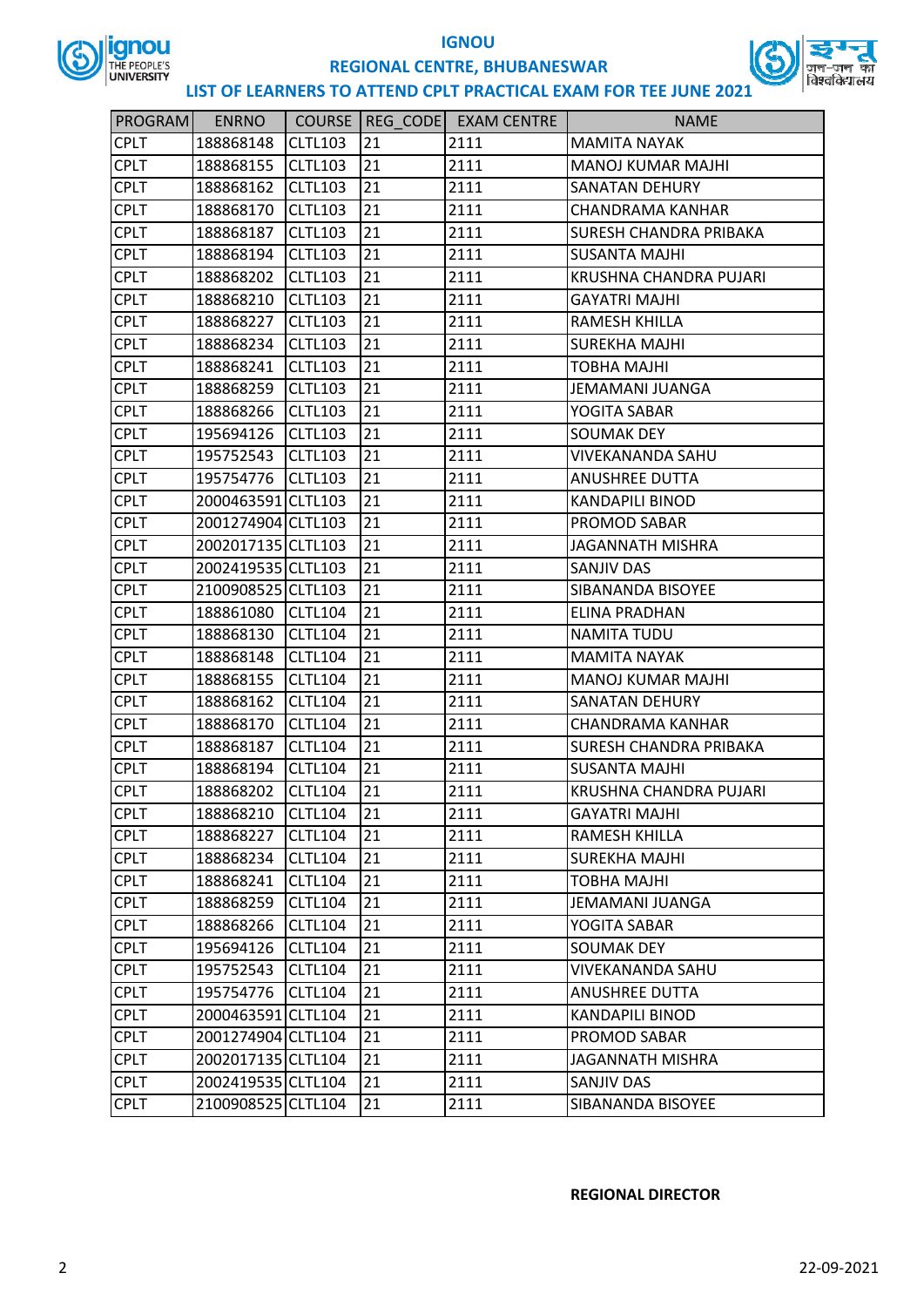

# **IGNOU**



## **REGIONAL CENTRE, BHUBANESWAR**

| PROGRAM      | <b>ENRNO</b>          |            | COURSE   REG CODE   EXAM CENTRE | <b>NAME</b>                       |
|--------------|-----------------------|------------|---------------------------------|-----------------------------------|
| PGDAC        | 186068962             | MCHL001 21 | 2111                            | <b>ATISHA PANDA</b>               |
| <b>PGDAC</b> | 187891643             | MCHL001 21 | 2111                            | KUMAR ABINASH MISHRA              |
| <b>PGDAC</b> | 187891650             | MCHL001 21 | 2111                            | <b>KSHITESH KUMAR DAS</b>         |
| <b>PGDAC</b> | 187891675             | MCHL001 21 | 2111                            | SHANTANU KUMAR DASH               |
| <b>PGDAC</b> | 187894853             | MCHL001 21 | 2111                            | RAJENDRA DALUA                    |
| PGDAC        | 187909763             | MCHL001 21 | 2111                            | SHASHANKA SEKHAR PANDA            |
| PGDAC        | 187914203             | MCHL001 21 | 2111                            | <b>SUSHRI SUBHASINI MOHAPATRA</b> |
| <b>PGDAC</b> | 190825673             | MCHL001 21 | 2111                            | RASMITA SABAT                     |
| <b>PGDAC</b> | 190832883             | MCHL001 21 | 2111                            | AJIT KUMAR KAR                    |
| <b>PGDAC</b> | 190850946             | MCHL001 21 | 2111                            | <b>G PABAN KUMAR</b>              |
| <b>PGDAC</b> | 190855081             | MCHL001 21 | 2111                            | SONAM MOHARANA                    |
| PGDAC        | 190855644             | MCHL001 21 | 2111                            | <b>AMITA DASH</b>                 |
| <b>PGDAC</b> | 190870242             | MCHL001 21 | 2111                            | RAKESH KUMAR PANIGRAHY            |
| PGDAC        | 195682415             | MCHL001 21 | 2111                            | RIKESH KUMAR SINGH                |
| <b>PGDAC</b> | 195692559             | MCHL001 21 | 2111                            | PRASANT KUMAR DALAI               |
| <b>PGDAC</b> | 195718240             | MCHL001 21 | 2111                            | <b>SWAPAN SYAMAL</b>              |
| PGDAC        | 195727421             | MCHL001 21 | 2111                            | <b>NISHA DAS</b>                  |
| <b>PGDAC</b> | 195740209             | MCHL001 21 | 2111                            | PUSPALATA DAS                     |
| <b>PGDAC</b> | 195748733             | MCHL001 21 | 2111                            | DEBATOSH HOTA                     |
| <b>PGDAC</b> | 195749617             | MCHL001 21 | 2111                            | <b>BIJAY KUMAR MISHRA</b>         |
| <b>PGDAC</b> | 195750231             | MCHL001 21 | 2111                            | <b>AVIJIT PAUL</b>                |
| <b>PGDAC</b> | 195755420             | MCHL001 21 | 2111                            | <b>SUBHASHREE KHATAI</b>          |
| PGDAC        | 2002080267 MCHL001 21 |            | 2111                            | <b>ALOK KUMAR DHAL</b>            |
| <b>PGDAC</b> | 2002080462 MCHL001 21 |            | 2111                            | <b>ASHUTOSH PADHY</b>             |
| <b>PGDAC</b> | 2002351604 MCHL001 21 |            | 2111                            | <b>VICKY BANKRA</b>               |
| <b>PGDAC</b> | 2002414019 MCHL001 21 |            | 2111                            | <b>GOUTAM GOURAV SAMANTARAY</b>   |
| <b>PGDAC</b> | 2002591550 MCHL001 21 |            | 2111                            | <b>CHATURBHUJA DAS</b>            |
| PGDAC        | 2002761553 MCHL001 21 |            | 2111                            | <b>SUBHADINI SABAR</b>            |
| <b>PGDAC</b> | 2002801002 MCHL001 21 |            | 2111                            | <b>MURARI MOHAN GIRI</b>          |
| PGDAC        | 2002884394 MCHL001 21 |            | 2111                            | RAJESH KUMAR SINGH                |
| PGDAC        | 2003113447 MCHL001 21 |            | 2111                            | RASHMIRANJAN SAHU                 |
| PGDAC        | 2003126212 MCHL001 21 |            | 2111                            | <b>ANIMESH MAITY</b>              |
| PGDAC        | 2003132724 MCHL001 21 |            | 2111                            | <b>SASANKA SEKHAR ADAK</b>        |
| PGDAC        | 2003736961 MCHL001 21 |            | 2111                            | NARENDRA KUMAR ATTI               |
| PGDAC        | 2004426683 MCHL001 21 |            | 2111                            | <b>VIJAY SAWADE</b>               |
| PGDAC        | 2004426765 MCHL001 21 |            | 2111                            | <b>JYOTIRMAYA DAS</b>             |
| PGDAC        | 2004721631 MCHL001 21 |            | 2111                            | <b>SOUMYA SEPHALI KAR</b>         |
| PGDAC        | 2005106745 MCHL001 21 |            | 2111                            | SANJAY PRADHAN                    |
| PGDAC        | 2005947177 MCHL001 21 |            | 2111                            | ROJALIN SAHOO                     |
| PGDAC        | 2006047098 MCHL001 21 |            | 2111                            | SUDHANSU MAHANANDIA               |
| PGDAC        | 2006052896 MCHL001 21 |            | 2111                            | <b>SANJAY KUMAR BISWAL</b>        |
| PGDAC        | 2006057413 MCHL001 21 |            | 2111                            | <b>SURYA DEV SINGH</b>            |
| PGDAC        | 2006160627 MCHL001 21 |            | 2111                            | <b>SK MIRJAN</b>                  |
| PGDAC        | 2006356688 MCHL001 21 |            | 2111                            | <b>HARSH MODI</b>                 |
| PGDAC        | 2006402891 MCHL001 21 |            | 2111                            | SIVRANJNI                         |
| PGDAC        | 2006469278 MCHL001 21 |            | 2111                            | ASHUTOSH SAHU                     |
| PGDAC        | 2007043060 MCHL001 21 |            | 2111                            | SOUMYA RANJAN SAHOO               |
| PGDAC        | 2007211375 MCHL001 21 |            | 2111                            | <b>SUSIT BHOWMICK</b>             |
| PGDAC        | 2007413334 MCHL001 21 |            | 2111                            | AKASH KUMAR SETHI                 |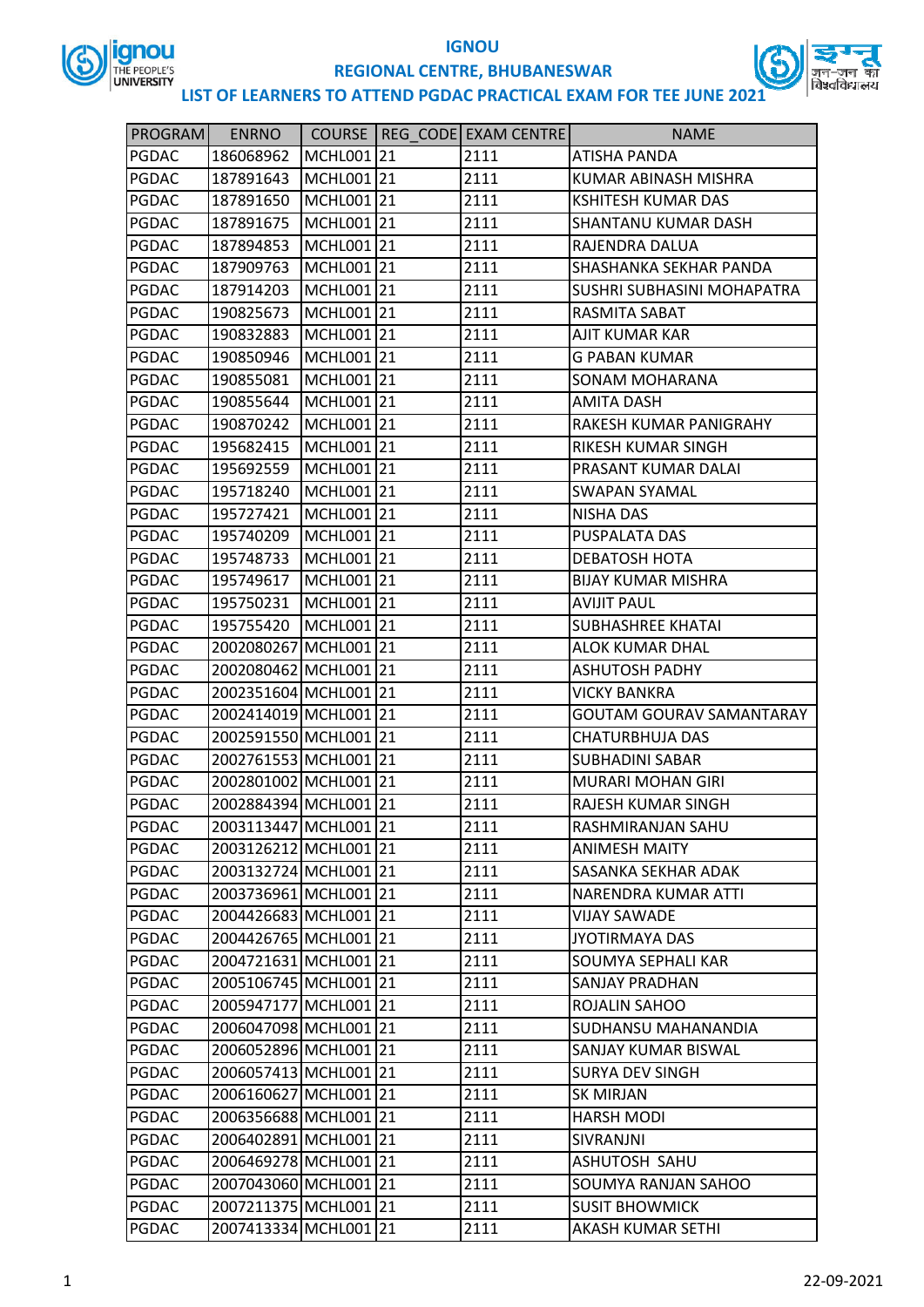



| <b>PROGRAM</b> | <b>ENRNO</b>          |            | COURSE REG CODE EXAM CENTRE | <b>NAME</b>                       |
|----------------|-----------------------|------------|-----------------------------|-----------------------------------|
| PGDAC          | 2002080267 MCHL001 21 |            | 2111                        | <b>ALOK KUMAR DHAL</b>            |
| PGDAC          | 2002080462 MCHL001 21 |            | 2111                        | <b>ASHUTOSH PADHY</b>             |
| PGDAC          | 2002351604 MCHL001 21 |            | 2111                        | <b>VICKY BANKRA</b>               |
| PGDAC          | 2002414019 MCHL001 21 |            | 2111                        | <b>GOUTAM GOURAV SAMANTARAY</b>   |
| PGDAC          | 2002591550 MCHL001 21 |            | 2111                        | <b>CHATURBHUJA DAS</b>            |
| PGDAC          | 2002801002 MCHL001 21 |            | 2111                        | <b>MURARI MOHAN GIRI</b>          |
| PGDAC          | 2002884394 MCHL001 21 |            | 2111                        | RAJESH KUMAR SINGH                |
| PGDAC          | 2003113447 MCHL001 21 |            | 2111                        | <b>RASHMIRANJAN SAHU</b>          |
| PGDAC          | 2003126212 MCHL001 21 |            | 2111                        | <b>ANIMESH MAITY</b>              |
| PGDAC          | 2003132724 MCHL001 21 |            | 2111                        | SASANKA SEKHAR ADAK               |
| PGDAC          | 2003736961 MCHL001 21 |            | 2111                        | NARENDRA KUMAR ATTI               |
| PGDAC          | 2004426683 MCHL001 21 |            | 2111                        | <b>VIJAY SAWADE</b>               |
| PGDAC          | 2004426765 MCHL001 21 |            | 2111                        | <b>JYOTIRMAYA DAS</b>             |
| PGDAC          | 2004721631 MCHL001 21 |            | 2111                        | <b>SOUMYA SEPHALI KAR</b>         |
| PGDAC          | 2005106745 MCHL001 21 |            | 2111                        | <b>SANJAY PRADHAN</b>             |
| PGDAC          | 2005947177 MCHL001 21 |            | 2111                        | ROJALIN SAHOO                     |
| PGDAC          | 2006047098 MCHL001 21 |            | 2111                        | <b>SUDHANSU MAHANANDIA</b>        |
| PGDAC          | 2006052896 MCHL001 21 |            | 2111                        | SANJAY KUMAR BISWAL               |
| PGDAC          | 2006057413 MCHL001 21 |            | 2111                        | <b>SURYA DEV SINGH</b>            |
| PGDAC          | 2006160627 MCHL001 21 |            | 2111                        | <b>SK MIRJAN</b>                  |
| PGDAC          | 2002761553 MCHL001 21 |            | 2111                        | <b>SUBHADINI SABAR</b>            |
| PGDAC          | 186068962             | MCHL002 21 | 2111                        | <b>ATISHA PANDA</b>               |
| PGDAC          | 187891643             | MCHL002 21 | 2111                        | KUMAR ABINASH MISHRA              |
| PGDAC          | 187891650             | MCHL002 21 | 2111                        | <b>KSHITESH KUMAR DAS</b>         |
| PGDAC          | 187891675             | MCHL002 21 | 2111                        | <b>SHANTANU KUMAR DASH</b>        |
| PGDAC          | 187894853             | MCHL002 21 | 2111                        | RAJENDRA DALUA                    |
| PGDAC          | 187909763             | MCHL002 21 | 2111                        | <b>SHASHANKA SEKHAR PANDA</b>     |
| PGDAC          | 187914203             | MCHL002 21 | 2111                        | <b>SUSHRI SUBHASINI MOHAPATRA</b> |
| PGDAC          | 190825673             | MCHL002 21 | 2111                        | RASMITA SABAT                     |
| <b>PGDAC</b>   | 190832883             | MCHL002 21 | 2111                        | <b>AJIT KUMAR KAR</b>             |
| PGDAC          | 190850946             | MCHL002 21 | 2111                        | <b>G PABAN KUMAR</b>              |
| PGDAC          | 190855081             | MCHL002 21 | 2111                        | <b>SONAM MOHARANA</b>             |
| PGDAC          | 190855644             | MCHL002 21 | 2111                        | <b>AMITA DASH</b>                 |
| PGDAC          | 190870242             | MCHL002 21 | 2111                        | RAKESH KUMAR PANIGRAHY            |
| PGDAC          | 195682415             | MCHL002 21 | 2111                        | <b>RIKESH KUMAR SINGH</b>         |
| PGDAC          | 195692559             | MCHL002 21 | 2111                        | PRASANT KUMAR DALAI               |
| PGDAC          | 195718240             | MCHL002 21 | 2111                        | <b>SWAPAN SYAMAL</b>              |
| PGDAC          | 195727421             | MCHL002 21 | 2111                        | <b>NISHA DAS</b>                  |
| PGDAC          | 195740209             | MCHL002 21 | 2111                        | PUSPALATA DAS                     |
| PGDAC          | 195748733             | MCHL002 21 | 2111                        | DEBATOSH HOTA                     |
| PGDAC          | 195749617             | MCHL002 21 | 2111                        | <b>BIJAY KUMAR MISHRA</b>         |
| PGDAC          | 195750231             | MCHL002 21 | 2111                        | <b>AVIJIT PAUL</b>                |
| PGDAC          | 195755420             | MCHL002 21 | 2111                        | <b>SUBHASHREE KHATAI</b>          |
| PGDAC          | 2002080267 MCHL002 21 |            | 2111                        | <b>ALOK KUMAR DHAL</b>            |
| PGDAC          | 2002080462 MCHL002 21 |            | 2111                        | <b>ASHUTOSH PADHY</b>             |
| PGDAC          | 2002351604 MCHL002 21 |            | 2111                        | <b>VICKY BANKRA</b>               |
| PGDAC          | 2002414019 MCHL002 21 |            | 2111                        | <b>GOUTAM GOURAV SAMANTARAY</b>   |
| PGDAC          | 2002591550 MCHL002 21 |            | 2111                        | <b>CHATURBHUJA DAS</b>            |
| PGDAC          | 2002761553 MCHL002 21 |            | 2111                        | <b>SUBHADINI SABAR</b>            |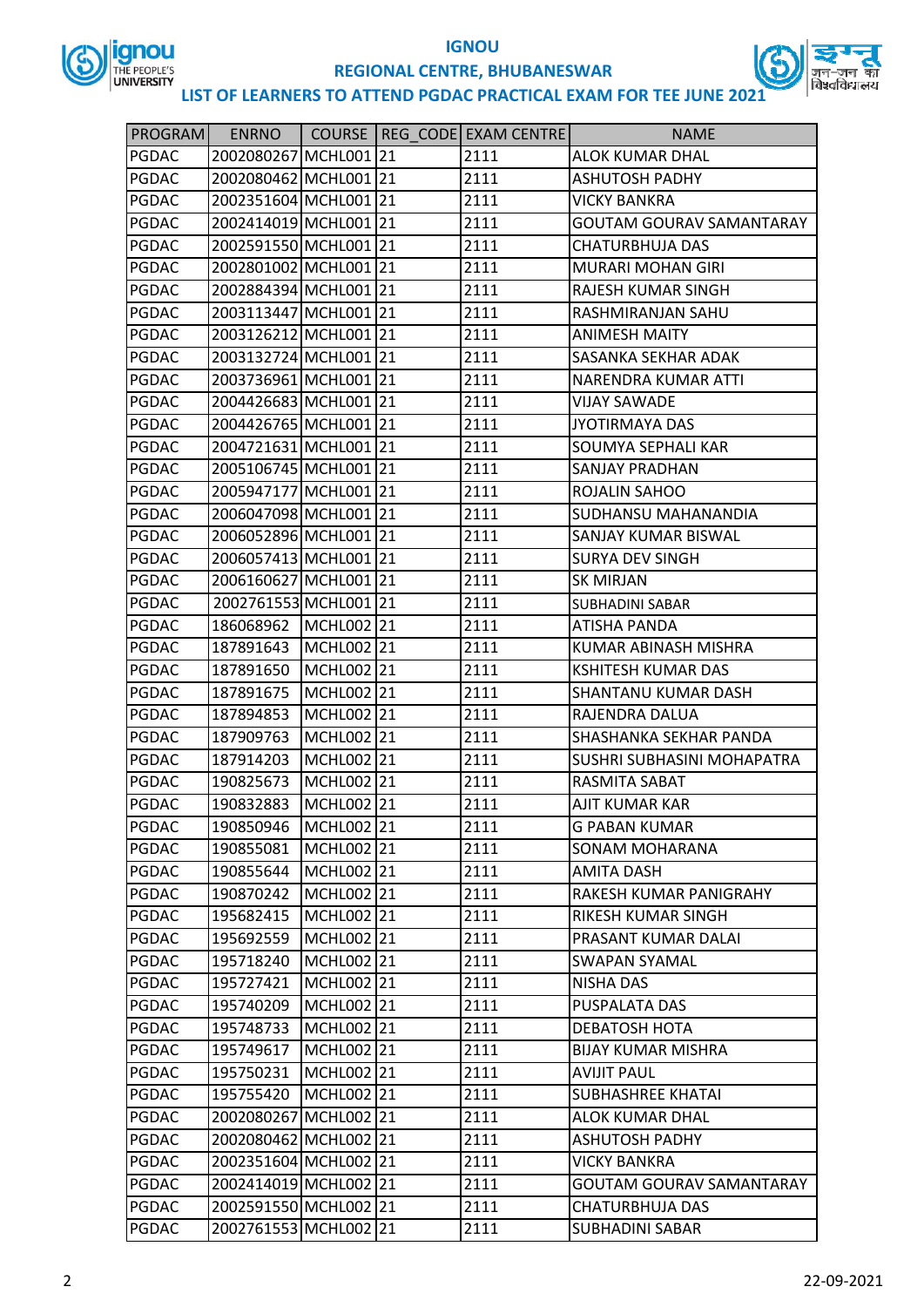



| PROGRAM      | <b>ENRNO</b>          |            | COURSE REG CODE EXAM CENTRE | <b>NAME</b>                     |
|--------------|-----------------------|------------|-----------------------------|---------------------------------|
| PGDAC        | 2002801002 MCHL002 21 |            | 2111                        | <b>MURARI MOHAN GIRI</b>        |
| PGDAC        | 2002884394 MCHL002 21 |            | 2111                        | RAJESH KUMAR SINGH              |
| PGDAC        | 2003113447 MCHL002 21 |            | 2111                        | RASHMIRANJAN SAHU               |
| PGDAC        | 2003126212 MCHL002 21 |            | 2111                        | <b>ANIMESH MAITY</b>            |
| PGDAC        | 2003132724 MCHL002 21 |            | 2111                        | SASANKA SEKHAR ADAK             |
| PGDAC        | 2003736961 MCHL002 21 |            | 2111                        | NARENDRA KUMAR ATTI             |
| PGDAC        | 2004426683 MCHL002 21 |            | 2111                        | <b>VIJAY SAWADE</b>             |
| PGDAC        | 2004426765 MCHL002 21 |            | 2111                        | <b>JYOTIRMAYA DAS</b>           |
| PGDAC        | 2004721631 MCHL002 21 |            | 2111                        | <b>SOUMYA SEPHALI KAR</b>       |
| PGDAC        | 2005106745 MCHL002 21 |            | 2111                        | <b>SANJAY PRADHAN</b>           |
| PGDAC        | 2005947177 MCHL002 21 |            | 2111                        | ROJALIN SAHOO                   |
| PGDAC        | 2006047098 MCHL002 21 |            | 2111                        | <b>SUDHANSU MAHANANDIA</b>      |
| PGDAC        | 2006052896 MCHL002 21 |            | 2111                        | <b>SANJAY KUMAR BISWAL</b>      |
| PGDAC        | 2006057413 MCHL002 21 |            | 2111                        | <b>SURYA DEV SINGH</b>          |
| PGDAC        | 2006160627 MCHL002 21 |            | 2111                        | <b>SK MIRJAN</b>                |
| PGDAC        | 2006356688 MCHL002 21 |            | 2111                        | <b>HARSH MODI</b>               |
| PGDAC        | 2006402891 MCHL002 21 |            | 2111                        | SIVRANJNI                       |
| PGDAC        | 2006469278 MCHL002 21 |            | 2111                        | ASHUTOSH SAHU                   |
| <b>PGDAC</b> | 2007043060 MCHL002 21 |            | 2111                        | <b>SOUMYA RANJAN SAHOO</b>      |
| PGDAC        | 2007211375 MCHL002 21 |            | 2111                        | <b>SUSIT BHOWMICK</b>           |
| PGDAC        | 2007413334 MCHL002 21 |            | 2111                        | <b>AKASH KUMAR SETHI</b>        |
| PGDAC        | 2002080267 MCHL002 21 |            | 2111                        | <b>ALOK KUMAR DHAL</b>          |
| PGDAC        | 2002080462 MCHL002 21 |            | 2111                        | <b>ASHUTOSH PADHY</b>           |
| PGDAC        | 2002351604 MCHL002 21 |            | 2111                        | <b>VICKY BANKRA</b>             |
| PGDAC        | 2002414019 MCHL002 21 |            | 2111                        | <b>GOUTAM GOURAV SAMANTARAY</b> |
| PGDAC        | 2002591550 MCHL002 21 |            | 2111                        | <b>CHATURBHUJA DAS</b>          |
| PGDAC        | 2002801002 MCHL002 21 |            | 2111                        | <b>MURARI MOHAN GIRI</b>        |
| PGDAC        | 2002884394 MCHL002 21 |            | 2111                        | RAJESH KUMAR SINGH              |
| PGDAC        | 2003113447 MCHL002 21 |            | 2111                        | RASHMIRANJAN SAHU               |
| <b>PGDAC</b> | 2003126212 MCHL002 21 |            | 2111                        | <b>ANIMESH MAITY</b>            |
| PGDAC        | 2003132724 MCHL002 21 |            | 2111                        | <b>SASANKA SEKHAR ADAK</b>      |
| PGDAC        | 2003736961 MCHL002 21 |            | 2111                        | <b>NARENDRA KUMAR ATTI</b>      |
| PGDAC        | 2004426683 MCHL002 21 |            | 2111                        | <b>VIJAY SAWADE</b>             |
| PGDAC        | 2004426765 MCHL002 21 |            | 2111                        | <b>JYOTIRMAYA DAS</b>           |
| PGDAC        | 2004721631 MCHL002 21 |            | 2111                        | <b>SOUMYA SEPHALI KAR</b>       |
| PGDAC        | 2005106745 MCHL002 21 |            | 2111                        | <b>SANJAY PRADHAN</b>           |
| PGDAC        | 2005947177 MCHL002 21 |            | 2111                        | ROJALIN SAHOO                   |
| PGDAC        | 2006047098 MCHL002 21 |            | 2111                        | <b>SUDHANSU MAHANANDIA</b>      |
| PGDAC        | 2006052896 MCHL002 21 |            | 2111                        | <b>SANJAY KUMAR BISWAL</b>      |
| PGDAC        | 2006057413 MCHL002 21 |            | 2111                        | <b>SURYA DEV SINGH</b>          |
| PGDAC        | 2006160627 MCHL002 21 |            | 2111                        | <b>SK MIRJAN</b>                |
| PGDAC        | 2002761553 MCHL002 21 |            | 2111                        | <b>SUBHADINI SABAR</b>          |
| PGDAC        | 186068962             | MCHL003 21 | 2111                        | <b>ATISHA PANDA</b>             |
| PGDAC        | 187891643             | MCHL003 21 | 2111                        | KUMAR ABINASH MISHRA            |
| PGDAC        | 187891650             | MCHL003 21 | 2111                        | <b>KSHITESH KUMAR DAS</b>       |
| PGDAC        | 187891675             | MCHL003 21 | 2111                        | <b>SHANTANU KUMAR DASH</b>      |
| PGDAC        | 187894853             | MCHL003 21 | 2111                        | RAJENDRA DALUA                  |
| PGDAC        | 187909763             | MCHL003 21 | 2111                        | SHASHANKA SEKHAR PANDA          |
| PGDAC        | 187914203             | MCHL003 21 | 2111                        | SUSHRI SUBHASINI MOHAPATRA      |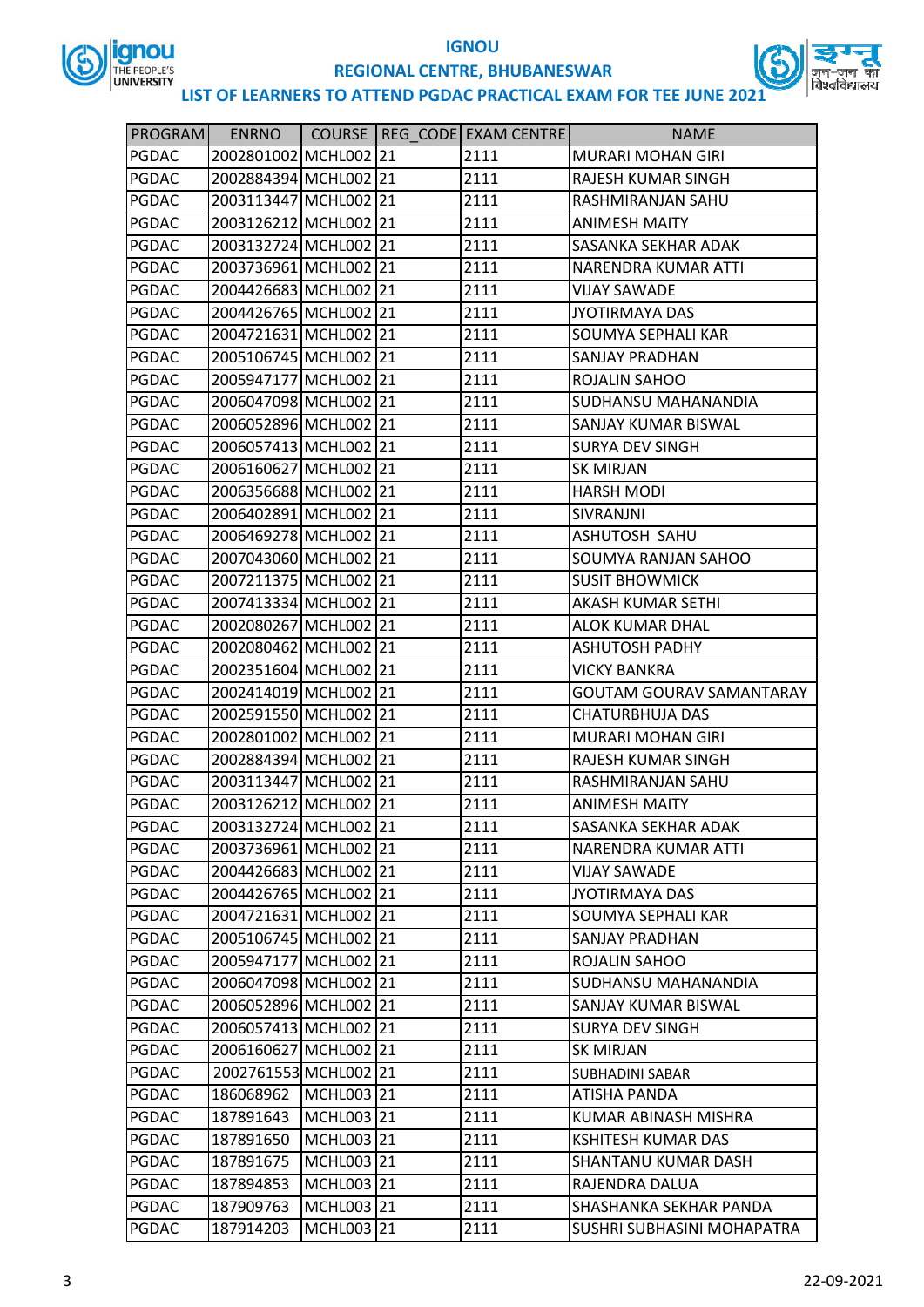

**IGNOU**



**REGIONAL CENTRE, BHUBANESWAR**

| <b>PROGRAM</b> | <b>ENRNO</b>          |            | COURSE   REG CODE   EXAM CENTRE | <b>NAME</b>                     |
|----------------|-----------------------|------------|---------------------------------|---------------------------------|
| <b>PGDAC</b>   | 190825673             | MCHL003 21 | 2111                            | RASMITA SABAT                   |
| <b>PGDAC</b>   | 190832883             | MCHL003 21 | 2111                            | <b>AJIT KUMAR KAR</b>           |
| <b>PGDAC</b>   | 190850946             | MCHL003 21 | 2111                            | <b>G PABAN KUMAR</b>            |
| <b>PGDAC</b>   | 190855081             | MCHL003 21 | 2111                            | SONAM MOHARANA                  |
| <b>PGDAC</b>   | 190855644             | MCHL003 21 | 2111                            | <b>AMITA DASH</b>               |
| <b>PGDAC</b>   | 190870242             | MCHL003 21 | 2111                            | RAKESH KUMAR PANIGRAHY          |
| <b>PGDAC</b>   | 195682415             | MCHL003 21 | 2111                            | <b>RIKESH KUMAR SINGH</b>       |
| <b>PGDAC</b>   | 195692559             | MCHL003 21 | 2111                            | PRASANT KUMAR DALAI             |
| <b>PGDAC</b>   | 195718240             | MCHL003 21 | 2111                            | <b>SWAPAN SYAMAL</b>            |
| <b>PGDAC</b>   | 195727421             | MCHL003 21 | 2111                            | <b>NISHA DAS</b>                |
| <b>PGDAC</b>   | 195740209             | MCHL003 21 | 2111                            | PUSPALATA DAS                   |
| <b>PGDAC</b>   | 195748733             | MCHL003 21 | 2111                            | DEBATOSH HOTA                   |
| <b>PGDAC</b>   | 195749617             | MCHL003 21 | 2111                            | <b>BIJAY KUMAR MISHRA</b>       |
| PGDAC          | 195750231             | MCHL003 21 | 2111                            | <b>AVIJIT PAUL</b>              |
| <b>PGDAC</b>   | 195755420             | MCHL003 21 | 2111                            | <b>SUBHASHREE KHATAI</b>        |
| <b>PGDAC</b>   | 2002080267 MCHL003 21 |            | 2111                            | <b>ALOK KUMAR DHAL</b>          |
| <b>PGDAC</b>   | 2002080462 MCHL003 21 |            | 2111                            | <b>ASHUTOSH PADHY</b>           |
| PGDAC          | 2002351604 MCHL003 21 |            | 2111                            | <b>VICKY BANKRA</b>             |
| PGDAC          | 2002414019 MCHL003 21 |            | 2111                            | <b>GOUTAM GOURAV SAMANTARAY</b> |
| <b>PGDAC</b>   | 2002591550 MCHL003 21 |            | 2111                            | <b>CHATURBHUJA DAS</b>          |
| <b>PGDAC</b>   | 2002761553 MCHL003 21 |            | 2111                            | <b>SUBHADINI SABAR</b>          |
| <b>PGDAC</b>   | 2002801002 MCHL003 21 |            | 2111                            | <b>MURARI MOHAN GIRI</b>        |
| PGDAC          | 2002884394 MCHL003 21 |            | 2111                            | RAJESH KUMAR SINGH              |
| PGDAC          | 2003113447 MCHL003 21 |            | 2111                            | RASHMIRANJAN SAHU               |
| <b>PGDAC</b>   | 2003126212 MCHL003 21 |            | 2111                            | <b>ANIMESH MAITY</b>            |
| <b>PGDAC</b>   | 2003132724 MCHL003 21 |            | 2111                            | SASANKA SEKHAR ADAK             |
| <b>PGDAC</b>   | 2003736961 MCHL003 21 |            | 2111                            | NARENDRA KUMAR ATTI             |
| PGDAC          | 2004426683 MCHL003 21 |            | 2111                            | <b>VIJAY SAWADE</b>             |
| PGDAC          | 2004426765 MCHL003 21 |            | 2111                            | <b>JYOTIRMAYA DAS</b>           |
| <b>PGDAC</b>   | 2004721631 MCHL003 21 |            | 2111                            | <b>SOUMYA SEPHALI KAR</b>       |
| PGDAC          | 2005106745 MCHL003 21 |            | 2111                            | SANJAY PRADHAN                  |
| PGDAC          | 2005947177 MCHL003 21 |            | 2111                            | <b>ROJALIN SAHOO</b>            |
| PGDAC          | 2006047098 MCHL003 21 |            | 2111                            | SUDHANSU MAHANANDIA             |
| <b>PGDAC</b>   | 2006052896 MCHL003 21 |            | 2111                            | SANJAY KUMAR BISWAL             |
| PGDAC          | 2006057413 MCHL003 21 |            | 2111                            | <b>SURYA DEV SINGH</b>          |
| PGDAC          | 2006160627 MCHL003 21 |            | 2111                            | <b>SK MIRJAN</b>                |
| PGDAC          | 2006356688 MCHL003 21 |            | 2111                            | <b>HARSH MODI</b>               |
| PGDAC          | 2006402891 MCHL003 21 |            | 2111                            | SIVRANJNI                       |
| PGDAC          | 2006469278 MCHL003 21 |            | 2111                            | ASHUTOSH SAHU                   |
| PGDAC          | 2007043060 MCHL003 21 |            | 2111                            | <b>SOUMYA RANJAN SAHOO</b>      |
| PGDAC          | 2007211375 MCHL003 21 |            | 2111                            | <b>SUSIT BHOWMICK</b>           |
| PGDAC          | 2007413334 MCHL003 21 |            | 2111                            | AKASH KUMAR SETHI               |
| PGDAC          | 2002080267 MCHL003 21 |            | 2111                            | <b>ALOK KUMAR DHAL</b>          |
| PGDAC          | 2002080462 MCHL003 21 |            | 2111                            | <b>ASHUTOSH PADHY</b>           |
| PGDAC          | 2002351604 MCHL003 21 |            | 2111                            | <b>VICKY BANKRA</b>             |
| PGDAC          | 2002414019 MCHL003 21 |            | 2111                            | <b>GOUTAM GOURAV SAMANTARAY</b> |
| PGDAC          | 2002591550 MCHL003 21 |            | 2111                            | <b>CHATURBHUJA DAS</b>          |
| <b>PGDAC</b>   | 2002801002 MCHL003 21 |            | 2111                            | <b>MURARI MOHAN GIRI</b>        |
| PGDAC          | 2002884394 MCHL003 21 |            | 2111                            | RAJESH KUMAR SINGH              |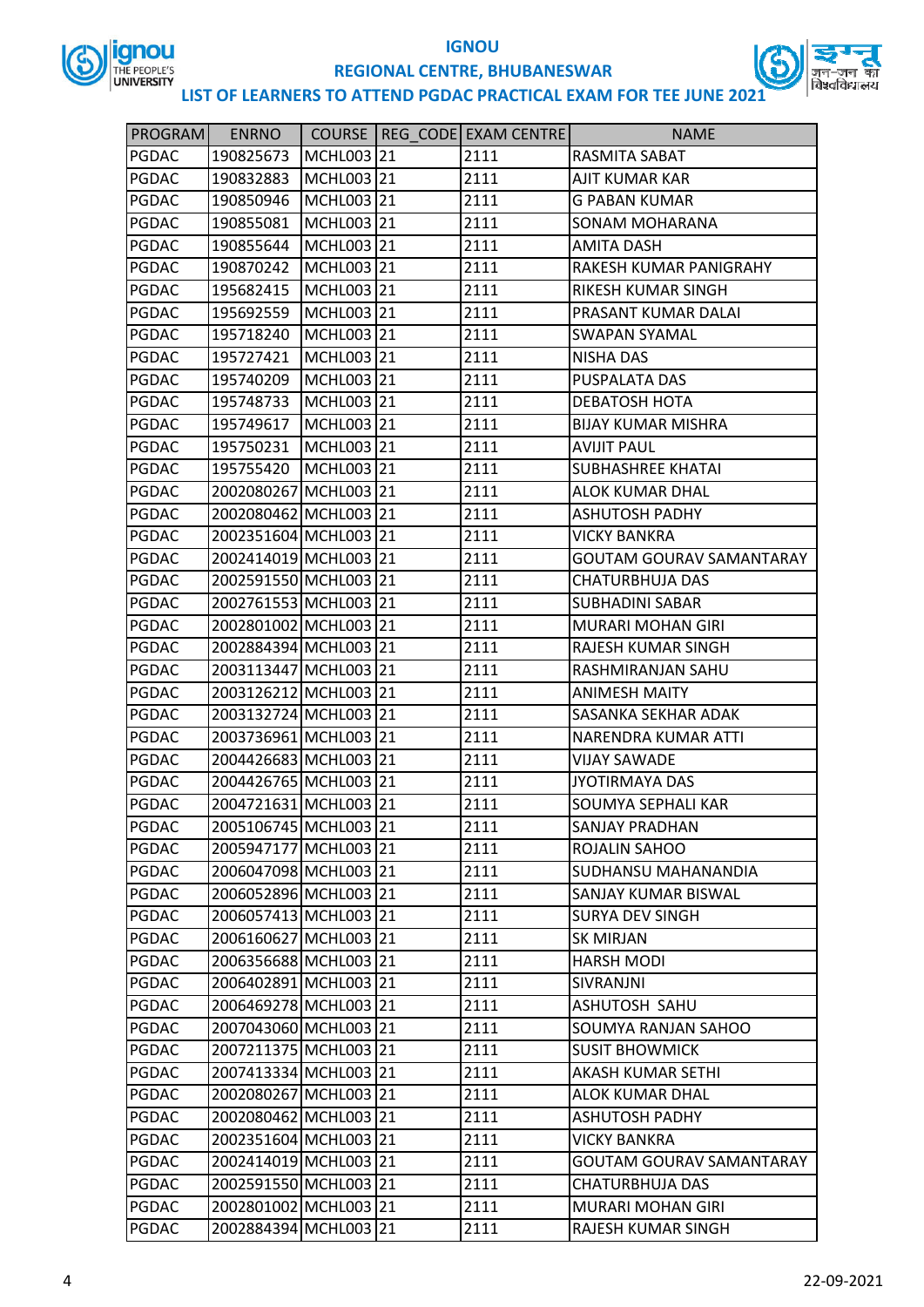



| PROGRAM      | <b>ENRNO</b>          |            | COURSE   REG CODE   EXAM CENTRE | <b>NAME</b>                     |
|--------------|-----------------------|------------|---------------------------------|---------------------------------|
| <b>PGDAC</b> | 2003113447 MCHL003 21 |            | 2111                            | RASHMIRANJAN SAHU               |
| <b>PGDAC</b> | 2003126212 MCHL003 21 |            | 2111                            | <b>ANIMESH MAITY</b>            |
| PGDAC        | 2003132724 MCHL003 21 |            | 2111                            | SASANKA SEKHAR ADAK             |
| <b>PGDAC</b> | 2003736961 MCHL003 21 |            | 2111                            | NARENDRA KUMAR ATTI             |
| PGDAC        | 2004426683 MCHL003 21 |            | 2111                            | <b>VIJAY SAWADE</b>             |
| <b>PGDAC</b> | 2004426765 MCHL003 21 |            | 2111                            | <b>JYOTIRMAYA DAS</b>           |
| <b>PGDAC</b> | 2004721631 MCHL003 21 |            | 2111                            | SOUMYA SEPHALI KAR              |
| PGDAC        | 2005106745 MCHL003 21 |            | 2111                            | <b>SANJAY PRADHAN</b>           |
| <b>PGDAC</b> | 2005947177 MCHL003 21 |            | 2111                            | ROJALIN SAHOO                   |
| <b>PGDAC</b> | 2006047098 MCHL003 21 |            | 2111                            | SUDHANSU MAHANANDIA             |
| PGDAC        | 2006052896 MCHL003 21 |            | 2111                            | SANJAY KUMAR BISWAL             |
| <b>PGDAC</b> | 2006057413 MCHL003 21 |            | 2111                            | <b>SURYA DEV SINGH</b>          |
| PGDAC        | 2006160627 MCHL003 21 |            | 2111                            | SK MIRJAN                       |
| <b>PGDAC</b> | 2002761553 MCHL003 21 |            | 2111                            | <b>SUBHADINI SABAR</b>          |
| <b>PGDAC</b> | 186068962             | MCHL004 21 | 2111                            | ATISHA PANDA                    |
| PGDAC        | 187891643             | MCHL004 21 | 2111                            | KUMAR ABINASH MISHRA            |
| <b>PGDAC</b> | 187891650             | MCHL004 21 | 2111                            | <b>KSHITESH KUMAR DAS</b>       |
| PGDAC        | 187891675             | MCHL004 21 | 2111                            | SHANTANU KUMAR DASH             |
| <b>PGDAC</b> | 187894853             | MCHL004 21 | 2111                            | RAJENDRA DALUA                  |
| PGDAC        | 187909763             | MCHL004 21 | 2111                            | SHASHANKA SEKHAR PANDA          |
| PGDAC        | 187914203             | MCHL004 21 | 2111                            | SUSHRI SUBHASINI MOHAPATRA      |
| <b>PGDAC</b> | 190825673             | MCHL004 21 | 2111                            | RASMITA SABAT                   |
| PGDAC        | 190832883             | MCHL004 21 | 2111                            | AJIT KUMAR KAR                  |
| <b>PGDAC</b> | 190850946             | MCHL004 21 | 2111                            | <b>G PABAN KUMAR</b>            |
| PGDAC        | 190855081             | MCHL004 21 | 2111                            | SONAM MOHARANA                  |
| PGDAC        | 190855644             | MCHL004 21 | 2111                            | <b>AMITA DASH</b>               |
| <b>PGDAC</b> | 190870242             | MCHL004 21 | 2111                            | RAKESH KUMAR PANIGRAHY          |
| <b>PGDAC</b> | 195682415             | MCHL004 21 | 2111                            | RIKESH KUMAR SINGH              |
| <b>PGDAC</b> | 195692559             | MCHL004 21 | 2111                            | PRASANT KUMAR DALAI             |
| <b>PGDAC</b> | 195718240             | MCHL004 21 | 2111                            | <b>SWAPAN SYAMAL</b>            |
| PGDAC        | 195727421             | MCHL004 21 | 2111                            | <b>NISHA DAS</b>                |
| <b>PGDAC</b> | 195740209             | MCHL004 21 | 2111                            | PUSPALATA DAS                   |
| PGDAC        | 195748733             | MCHL004 21 | 2111                            | DEBATOSH HOTA                   |
| PGDAC        | 195749617             | MCHL004 21 | 2111                            | <b>BIJAY KUMAR MISHRA</b>       |
| PGDAC        | 195750231             | MCHL004 21 | 2111                            | <b>AVIJIT PAUL</b>              |
| PGDAC        | 195755420             | MCHL004 21 | 2111                            | <b>SUBHASHREE KHATAI</b>        |
| PGDAC        | 2002080267 MCHL004 21 |            | 2111                            | <b>ALOK KUMAR DHAL</b>          |
| PGDAC        | 2002080462 MCHL004 21 |            | 2111                            | <b>ASHUTOSH PADHY</b>           |
| PGDAC        | 2002351604 MCHL004 21 |            | 2111                            | <b>VICKY BANKRA</b>             |
| PGDAC        | 2002414019 MCHL004 21 |            | 2111                            | <b>GOUTAM GOURAV SAMANTARAY</b> |
| PGDAC        | 2002591550 MCHL004 21 |            | 2111                            | CHATURBHUJA DAS                 |
| PGDAC        | 2002761553 MCHL004 21 |            | 2111                            | <b>SUBHADINI SABAR</b>          |
| PGDAC        | 2002801002 MCHL004 21 |            | 2111                            | MURARI MOHAN GIRI               |
| PGDAC        | 2002884394 MCHL004 21 |            | 2111                            | RAJESH KUMAR SINGH              |
| PGDAC        | 2003113447 MCHL004 21 |            | 2111                            | RASHMIRANJAN SAHU               |
| PGDAC        | 2003126212 MCHL004 21 |            | 2111                            | <b>ANIMESH MAITY</b>            |
| PGDAC        | 2003132724 MCHL004 21 |            | 2111                            | SASANKA SEKHAR ADAK             |
| PGDAC        | 2003736961 MCHL004 21 |            | 2111                            | NARENDRA KUMAR ATTI             |
| PGDAC        | 2004426683 MCHL004 21 |            | 2111                            | <b>VIJAY SAWADE</b>             |